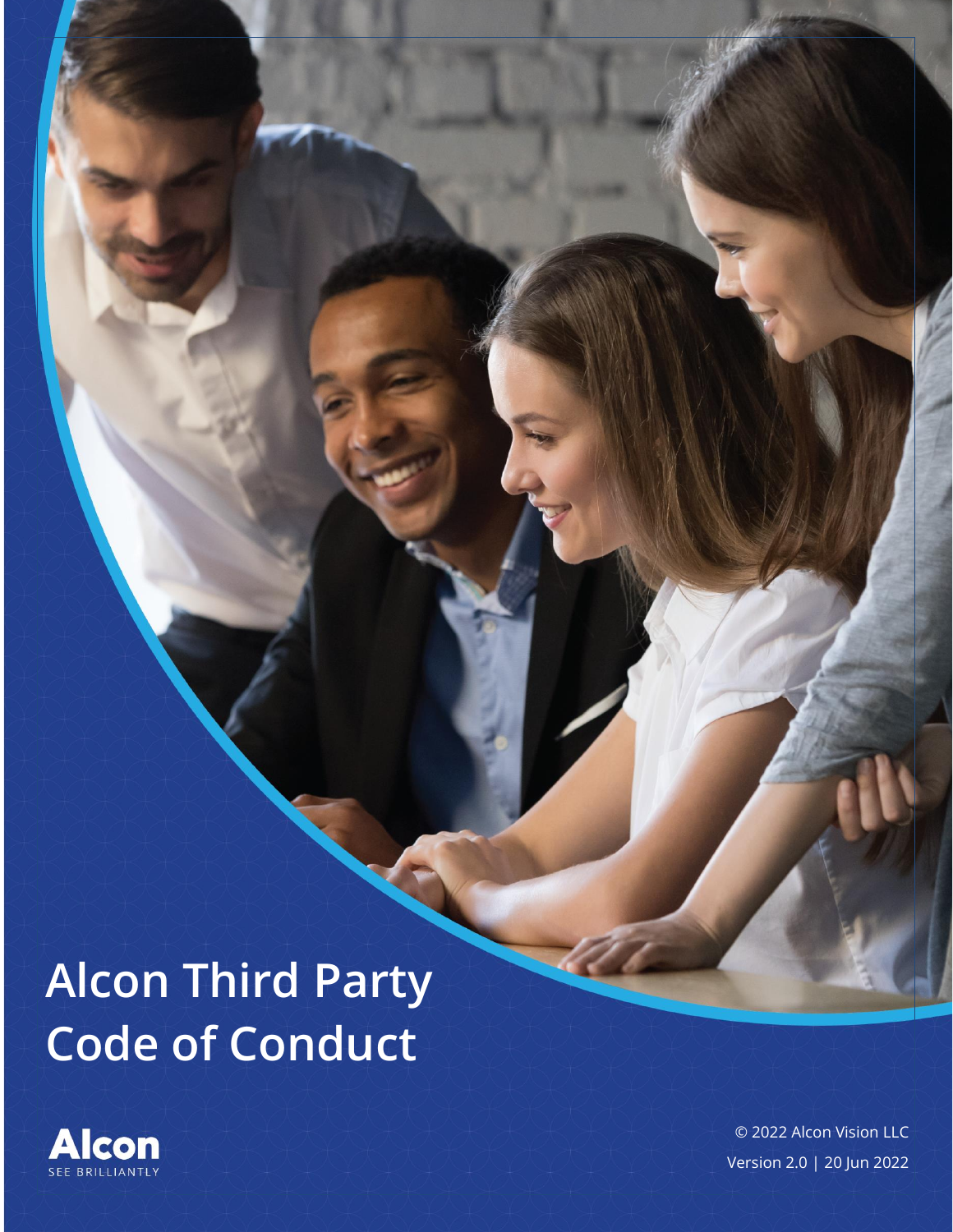



# **Topics**

| В. |                |                                                   |  |
|----|----------------|---------------------------------------------------|--|
|    | 1              |                                                   |  |
|    | $\overline{2}$ |                                                   |  |
|    |                | 2.1 Health and Safety                             |  |
|    |                | 2.2 Environment                                   |  |
|    | 3              |                                                   |  |
|    | 4              |                                                   |  |
|    | 5              |                                                   |  |
|    | 6              |                                                   |  |
|    | 7              |                                                   |  |
|    | 8              |                                                   |  |
|    | 9              |                                                   |  |
|    |                | 10 Monitoring, Auditing, and Management Systems11 |  |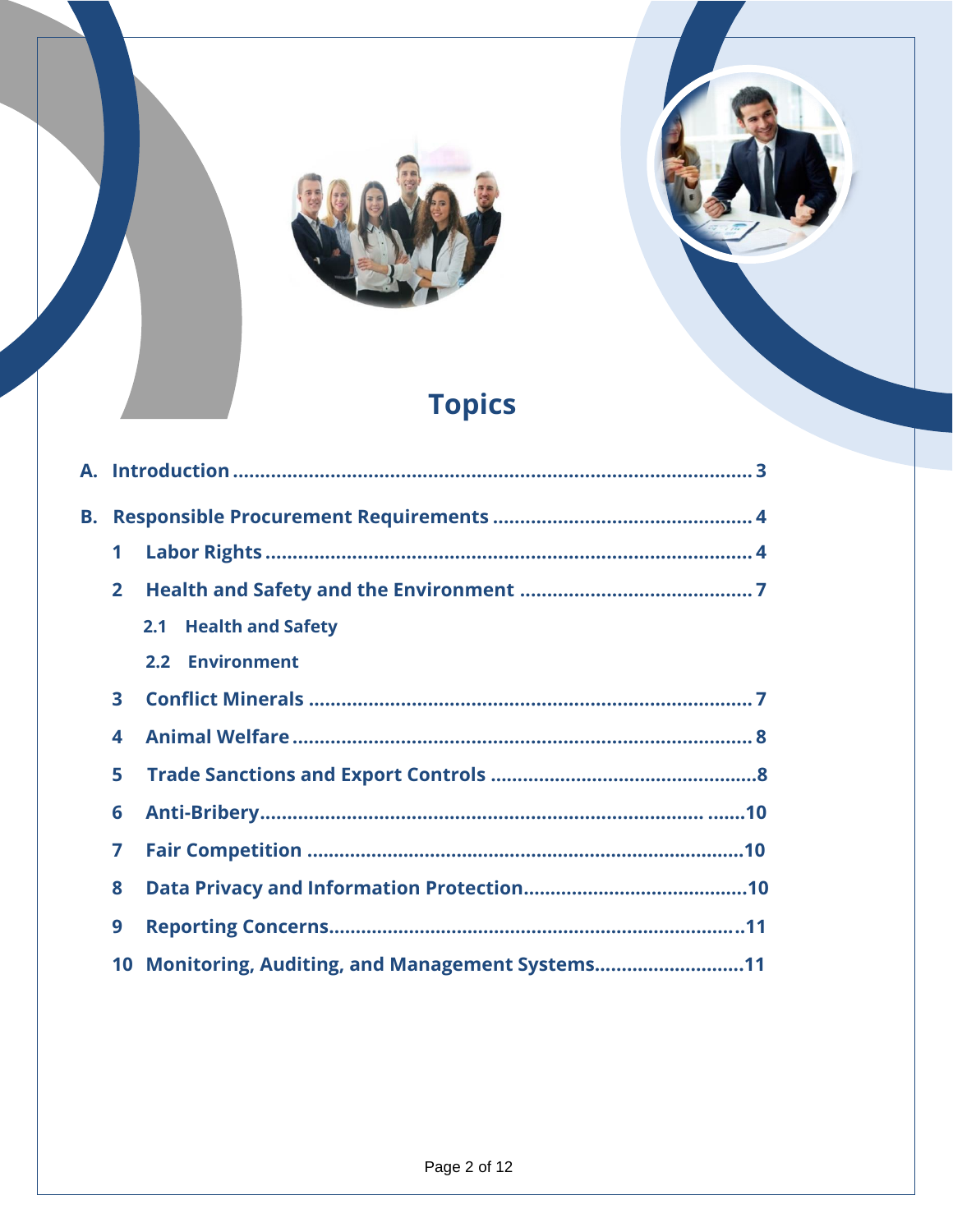

## <span id="page-2-0"></span>**A. Introduction**

Alcon is committed to being an ethical global citizen. High performance with integrity is an Alcon strategic imperative. Alcon requires its third party business partners (Third Parties) to comply with the principles stated in this Alcon Third Party Code of Conduct ("Code"). Third Parties include any business partner that provides goods or services to Alcon, and the Third Party's agents or subcontractors. For the purposes of Sections 6, 7, 8, 9, and 10 of The Code, Third Parties also include distributors, wholesalers, licensors, licensees, and other technology and business partners that do not provide goods/services to Alcon, and to each of their respective agents or subcontractors; if these Third Parties also provide goods or services to Alcon, then this Code applies in full to them. Alcon Third Parties are also expected to adopt, with their own suppliers, expectations that broadly cover the same principles stated in this Code.

Adherence to the Responsible Business Requirements stated in this Code is one of the criteria used by Alcon to select and evaluate Third Parties. The Third Party and Alcon recognize that the Third Party is an independent third party, not subject to Alcon's control or direction. The Third Party nevertheless understands that any decision by Alcon to purchase from it is contingent upon, and is made in reliance on, its agreement to honor and comply with this Code, and to comply with it as well as with legal and industry code requirements applicable to the Third Party's business relationship with Alcon.

The Third Party understands that this Code, and applicable legal and industry code requirements, may change from time to time, and hereby agrees to stay informed of and abide by any changes in this Code and the related applicable requirements. The Third Party acknowledges that their engagement is never used by Alcon to create an incentive or reward for prescribing or recommending Alcon products or to secure any improper business advantage for Alcon.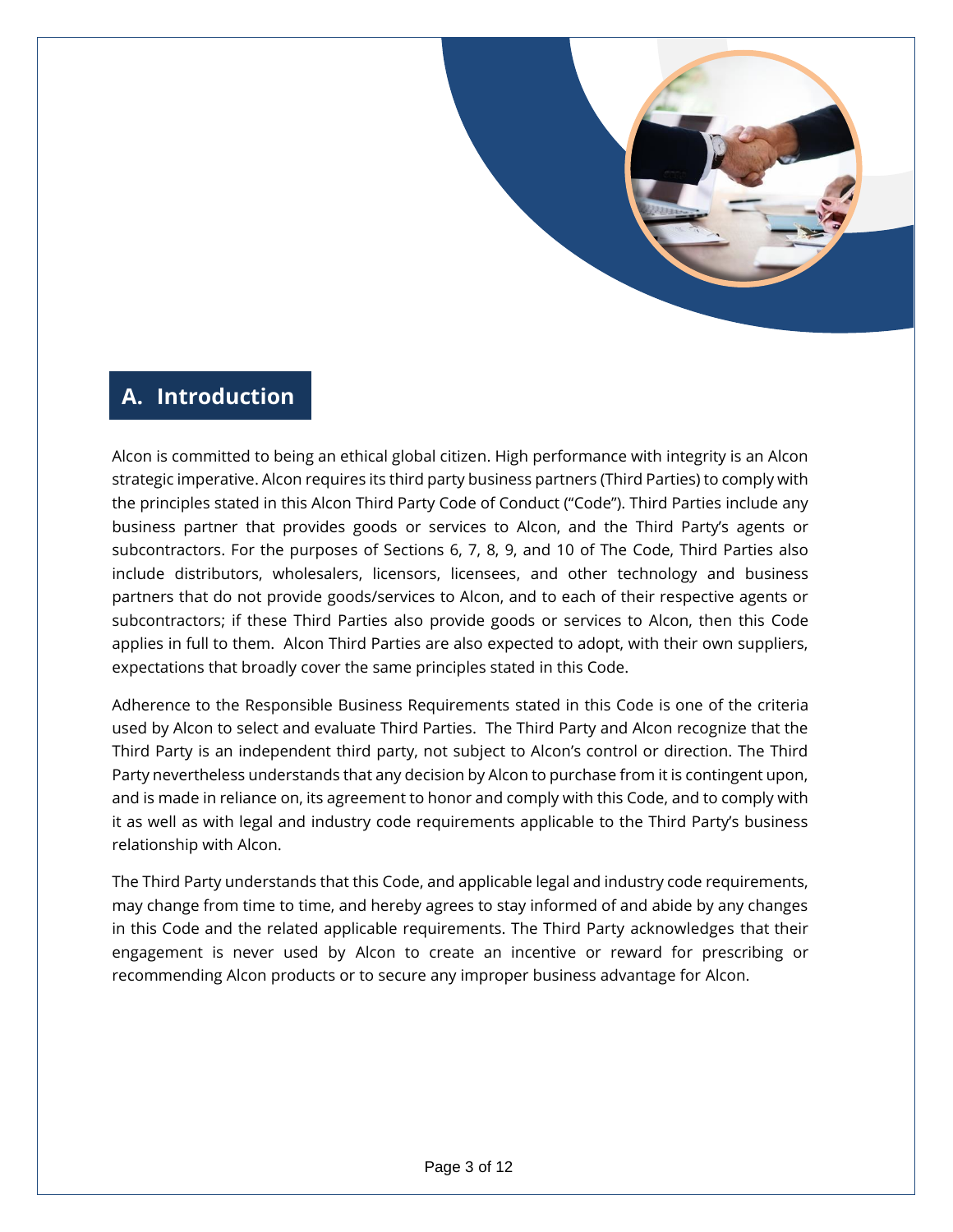

### <span id="page-3-1"></span><span id="page-3-0"></span>**B. Responsible Procurement Requirements**

- **1 Labor Rights –** Third Parties must be committed to upholding the human rights of workers and treating them with dignity and respect, including in the respects outlined below.A worker is any employee, director, officer, staff, or personnel engaged or employed by an Alcon third party business partner, including agency workers engaged on a permanent, temporary, or casual basis.
- **1.1 Freely Chosen Employment** The Third Party must not use forced labor, including, bonded, indentured, or involuntary prison labor or engage in any form of slavery or human trafficking. Transporting, harboring, recruiting, transferring, or receiving workers by means of threat, force, coercion, abduction, or fraud for labor or services is prohibited.

**Forced Labor – Management Systems:** An HR manager should be designated at each site to verify that all onsite workers have freely chosen to be there and are fully paid for the work they do.

**Prison Labor:** A third party must not use prison labor unless it is voluntary, and this has been communicated clearly to Alcon. Where voluntary prison labor is used, the third party must follow all applicable local laws and international guidance (see, for example, the relevant content from the International Labor Organization's [Q&As on Business & Forced Labor\)](https://www.ilo.org/empent/areas/business-helpdesk/faqs/WCMS_DOC_ENT_HLP_FL_FAQ_EN/lang--en/index.htm#Q3).

**Notice Periods:** Workers must be free to leave their jobs after reasonable notice and be paid on time and in full for the work they have done prior to leaving.

**Retention of Identity Papers/Passports:** Workers must not be required to hand over their identity papers to secure employment unless required to do so by local law. If this is the case, workers must always have access to their papers.

**Freedom of Movement:** Workers must be able to freely come and go from the site, or onsite accommodation, at all times and not be controlled by security guards (e.g., monitored during breaks, followed to the toilets, etc.)

**Cash Deposits:** Workers must not be required to pay "deposits" to secure a job or employerprovided accommodations, nor required to pay excessive "deposits" for tools, training, or personal protective equipment necessary to carry out their jobs safely.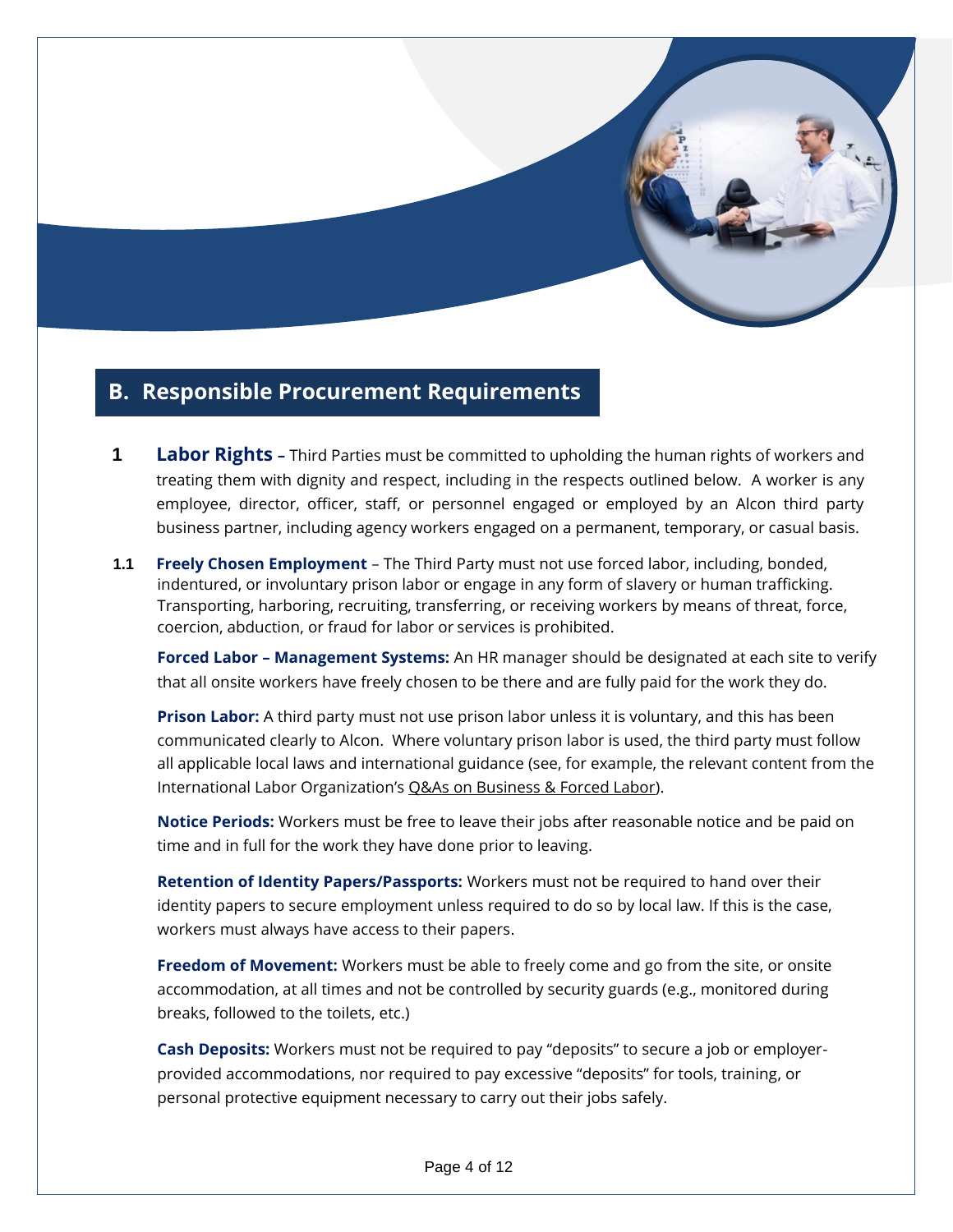**1.2 Child Labor and Young Workers** – Third Parties must not use child labor. The International Labor Organization notes "Not all work done by children should be classified as child labor that is to be targeted for elimination. Children's or adolescents' participation in work that does not affect their health and personal development or interfere with their schooling, is generally regarded as being something positive." Accordingly, whether particular forms of work may involve "child labor" will depend on a child's age, type and hours of work performed, and the related working conditions.

**Child Labor - Management Systems:** An HR manager should be designated to verify there are adequate procedures and processes in place to monitor the ages of workers at each site.

**Child Labor:** Children below the local legal minimum working age, the age of compulsory education, or the ages set out in the International Labor Organization Core Conventions (whichever is higher) must not be employed. A child is:

- Any young person below the ages defined in the International Labor Organization Core Conventions, which is 15 in Developed Countries or 14 in Less Developed Countries.
- Any young person below the local legal minimum working age where this is higher than 15.
- Any young person below the age of local legal compulsory education if this is higher than 15.

**Remediation:** If children are found working, the Third Party must:

- Remove the child from the workplace immediately.
- Put in place a suitable remediation measure or plan to support the welfare of the child(ren), which may involve covering the cost of the child(ren)'s formal or vocational training, accommodation, and/or other costs as necessary.

**Young Workers:** Young people under the age of 18 who are legally able to work, must not carry out any hazardous work (chemical handling, strenuous physical labor, etc.) or work night shifts. All applicable local laws must be followed, including those regarding access to education, training, health checks, and number of hours allowed to work.

#### **1.3 Non-Discrimination**: Third Parties must provide a workplace free of harassment and discrimination. Workers must not face harassment or discrimination at any time (from recruitment to leaving employment) for any reason, such as race, color, race, age, gender, sexual orientation, ethnicity, disability, religion, political affiliation, union membership, pregnancy, or marital status. Potential recruits must not be pregnancy-tested unless required by local law and pregnant women must not be discriminated against.

**Non-Discrimination – Management Systems:** An HR manager should be designated to verify there are adequate procedures in place at each facility to prevent discrimination as well as manage effective discipline. All workers must know to whom they can report incidences of discrimination.

#### **1.4 Fair Treatment** – Third Parties must provide a workplace free of, and without threat of, any harsh and inhumane treatment, including any sexual harassment, sexual abuse, corporal punishment, mental or physical coercion, or verbal abuse of workers.

**Fair Treatment** – **Management Systems:** An HR manager should be designated to verify policies are in place requiring that all workers receive fair treatment. Workers should understand disciplinary and grievance procedures, and fines imposed on workers as part of a disciplinary action must be legal and fair. Supervisors and managers found abusing workers must be disciplined.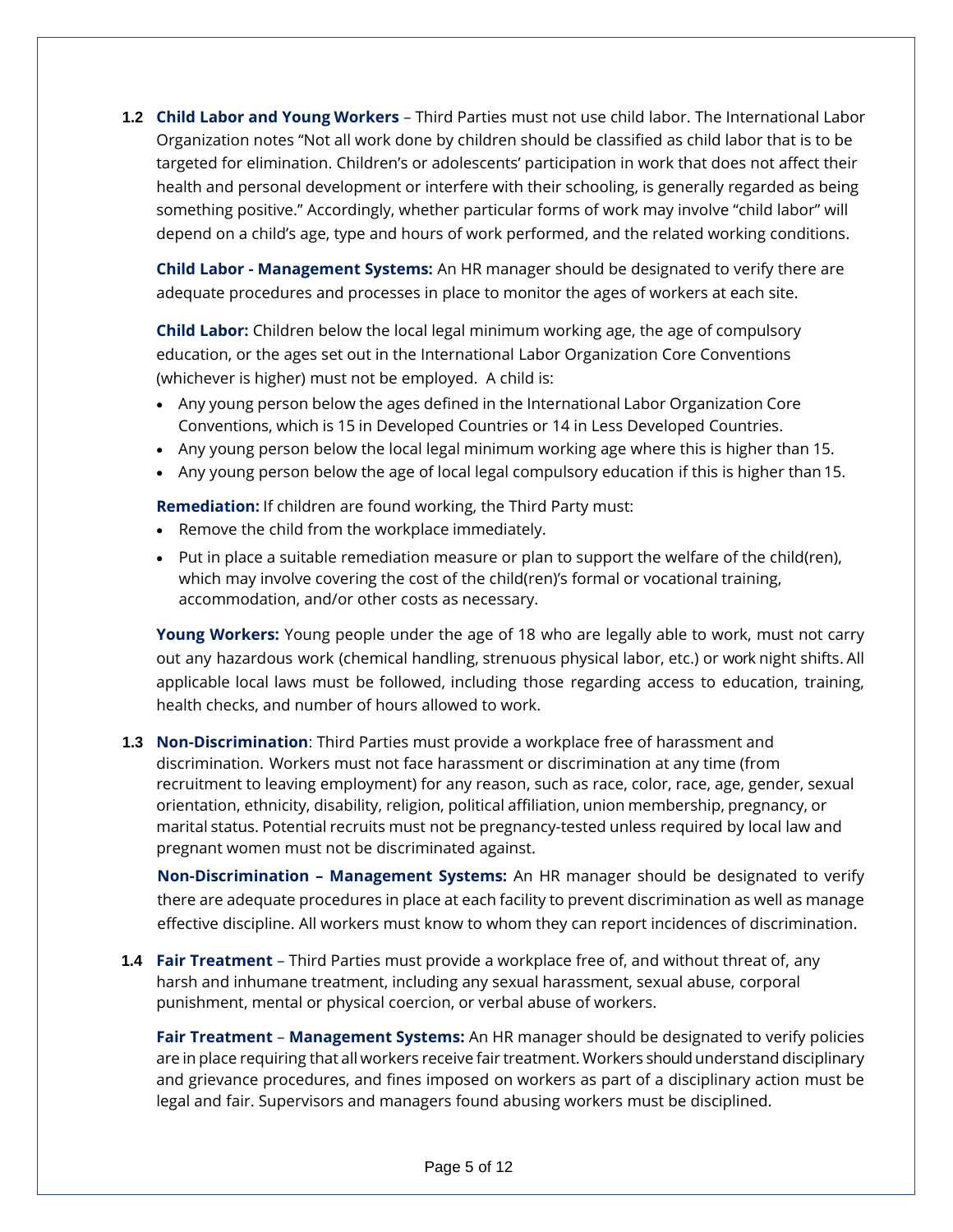**Harassment or Abuse:** Workers must neither face nor be threatened with bullying, sexual harassment, sexual abuse, corporal punishment, mental or physical coercion, or verbal abuse.

**Role of Security Personnel:** Workers must not be subjected to unreasonable body searches. Physical security searches should be performed only by authorized parties, according to local legal standards, and by same-sex security guards.

**Fair Treatment** – **Bribery:** Workers must not have to pay other workers to avoid victimization or obtain preferential treatment.

**1.5 Wages, Benefits and Working Hours** – Third Parties must pay workers according to applicable wage laws, including minimum wages, overtime hours, and mandated benefits. Third Parties must communicate in a timely manner to workers the basis upon which they will be paid and communicate to them whether overtime is required and the wages to be paid for overtime.

**Wages and Working Hours – Management Systems:** A system must be in place to monitor the hours and wages paid to all agency staff onsite, and complete hours and payroll records must be kept for all workers onsite.

**Wages:** Workers must not be required to do unpaid work. Workers' monthly pay, or piece rate, must be at least at local legal minimum wages or industry benchmarks. Payments must be paid regularly and in full, in accordance with local laws.

**Overtime Pay:** Overtime must be paid according to all local laws, and where these do not exist, as a minimum at the same rate as normal pay, but preferably at a premium rate.

**Benefits and Bonuses:** All legally required benefits and bonuses are to be paid to workers on time and in full.

**Working Hours:** Working hours are to be aligned with local laws or industry benchmarks.

**Overtime Hours:** Overtime must be voluntary, and workers must not regularly work more than 12 hours of overtime per week.

**Time-off and Breaks:** Workers must be given time off and breaks in accordance with local laws.

**Communication:** Payment terms must be communicated to workers before they start and confirmed in writing. Workers must receive written pay slips.

**Deductions:** Deductions for disciplinary issues, lateness, and absence are to be taken only in accordance with local laws.

- **1.6 Freedom of Association –** Third parties are encouraged to have open communication and direct engagement with workers to resolve workplace and compensation issues. Third Parties are expected to respect the rights of workers, as set forth in local laws, to freely join or not join labor unions, seek representation, and join workers' councils. Workers must be able to communicate openly with management regarding working conditions without threat of reprisal, intimidation, or harassment.
- **1.7 Working onsite at an Alcon facility**  To the extent Third Parties have any workers providing services onsite at an Alcon facility, the workers must follow any additional Alcon policies and requirements that apply to Alcon's own workforce, including the provisions for demonstrating integrity and respect in the workplace stated in Alcon's Code of Business Conduct, available through the link on Alcon.com under About Us  $\rightarrow$  [Responsible Business Practices.](https://www.alcon.com/about-us/responsible-business-practice)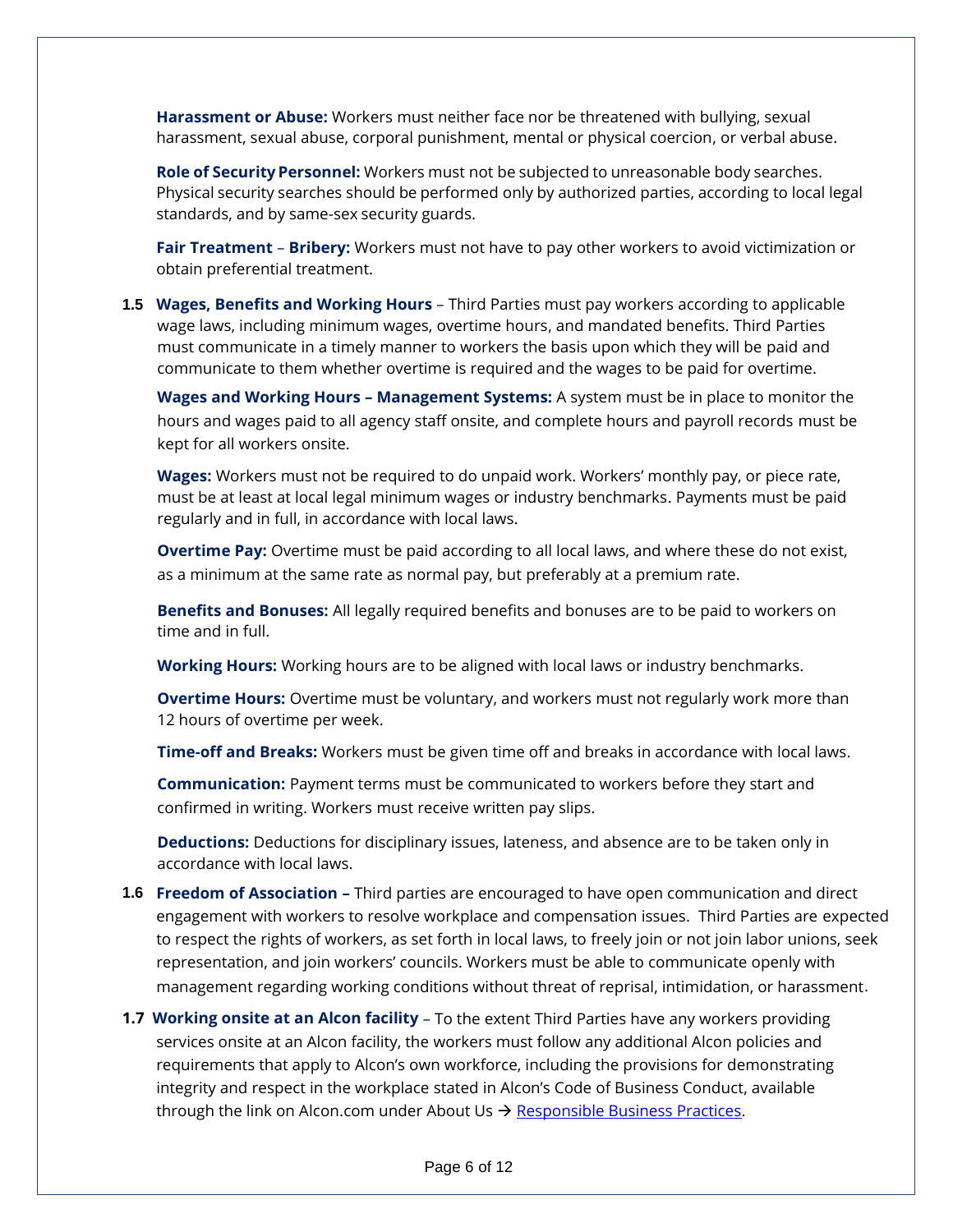- **2 Health, Safety, and Environment** This section for Health, Safety, and Environment (HSE) outlines the basic HSE principles and concepts to which Alcon expects adherence throughout its supply chain. Alcon expects each Third Party to understand the applicable HSE requirements for its specific products or services, and to augment those requirements as necessary. The effectiveness of the protections should be verified by trained and experienced or certified subject matter experts.
- **2.1 Health and Safety** Third Parties must comply with all applicable health and safety laws and regulations by providing a safe and healthy working environment and, if applicable, safe and healthy company living quarters. Third parties must have programs and systems in place to:

**Hazard Information**: Provide workers with safety information relating to hazardous materials and education to protect them from potential hazards. Hazardous materials can include but are not limited to raw materials, isolated intermediates, products, solvents, cleaning agents, and wastes.

**Risks and Process Safety:** Identify both occupational and process hazards. They should quantify such hazards, define the risk levels appropriately, and have programs and systems in place to prevent or mitigate these risks (e.g., catastrophic releases of chemicals, fumes, dust).

**Worker Protection:** Protect workers from exposure to chemical, biological, and physical hazards (including physically demanding tasks) in the workplace and company-provided living quarters.

**Emergency Preparedness and Response:** Develop and distribute emergency plans across their facilities and company-provided living quarters. and to minimize the potential impact of any emergency by implementing suitable emergency plans and response procedures.

2.2 **Environment** – Third Parties must comply with applicable environmental laws and regulations, and have processes and systems in place to:

**Environmental Authorizations:** Verify that all required environmental permits, licenses, and information registrations are obtained and their operational and reporting requirements and restrictions followed.

**Waste and Emissions:** Verify the safe handling, movement, storage, recycling, reuse, or management of waste. Any generation and disposal of waste, emissions to air and discharges to water, with the potential to adversely impact human health or the environment (giving priority to Active Pharmaceutical Ingredients) must be appropriately minimized, properly managed, controlled and/or treated prior to release into the environment.

**Spills and Releases:** Prevent and mitigate accidental and diffusive spills and releases to the environment.

**Sustainability and Efficiency of Resources:** Optimize the use of all relevant resources sustainably, such as energy, water, and materials.

**3 Conflict Minerals** – Third Parties are expected to support Alcon's commitment to seek to identify, reduce and, where possible, eliminate the use of certain minerals known as 3TG (Tin [Cassiterite], Tantalum [Coltan, Columbite-Tantalite], Tungsten [Wolframite] and Gold as defined in the U.S. 2010 Dodd-Frank Act, Section 1502) that have been identified as included in Alcon's products. These minerals, known as Conflict Minerals, have been determined to have directly or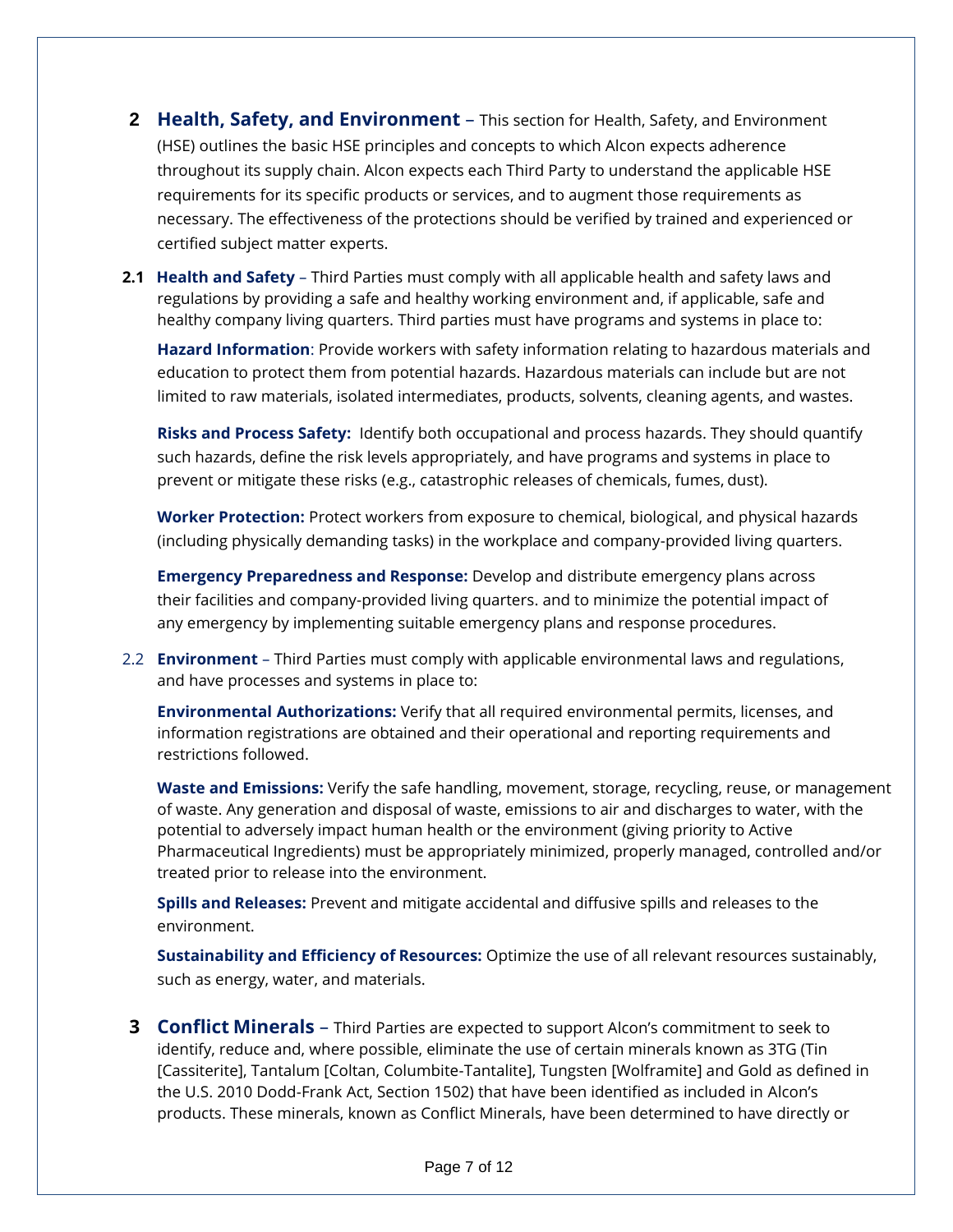indirectly financed or benefitted armed groups in the Democratic Republic of Congo (DRC) or its adjoining countries. The support expected includes:

- Helping to identify the source of 3TGs in products, components, or materials they supply to Alcon, including the smelter or refiner where such 3TGs were processed and the country of origin of the 3TGs, where possible through reasonable means
- Cooperating with Alcon in its due diligence process (and any Third Party representative that Alcon engages to assist it with such due diligence or its Conflict Minerals reporting obligations) and in responding to requests for information relating to minerals used in our products
- Providing, upon request, reasonable evidence of the Third Party's performance of similar due diligence with respect to any of their suppliers or sub-contractors involved in the production of the materials or products supplied to Alcon or any components of those materials or products, and
- Working with Alcon to assess opportunities for alternative sources of Conflict Minerals.
- <span id="page-7-0"></span>**4 Animal Welfare** – Regulatory health authorities worldwide often require that new medical therapies are first tested on animals before they are tested on humans. Alcon is committed to upholding high standards of animal welfare and care whenever animals are involved in an Alcon study or procedure. Third Parties who perform Alcon-initiated studies involving animals (e.g., contract research organizations, universities, and other companies) are expected to comply with the principles listed below, including the three, key internationally accepted ethical principles known as the "3 Rs" (listed first below), as well as with applicable local and national laws relating to animal welfare. If the local/national laws are stricter, those requirements must be followed.
	- *Replace* tests with non-animal testing methods wherever possible and appropriate.
	- *Reduce* the number of animals used in each experiment to the minimum necessary to provide scientifically meaningful results.
	- *Refine* testing to use the least invasive methods feasible.
	- Use alternatives to animal testing wherever scientifically valid and acceptable to regulators.
	- Respect the inherent integrity of the animal and its contribution to research.
	- Manage animals in way so they experience the minimum amount of discomfort, distress, or pain, and use appropriate methods for sedation, analgesia, or anesthesia.
	- Treat and care for animals respectfully in accordance with the needs of the given species and individual, as defined by current veterinary care and guidelines for animals used in experiments.
	- Have competent, well-trained, and experienced personnel execute animal care and experiments.
	- Procure only animals specifically bred for research purposes, except for some agricultural animals when required.
	- Provide appropriate care and attention when transporting animals to using appropriate devices and/or facilities in accordance with applicable animal welfare guidance and related legal requirements.

#### **5 Trade Sanctions and Export Controls**

**Restricted or Sanctioned Persons or Entities:** Third Parties and their affiliated companies, shareholders, or directors,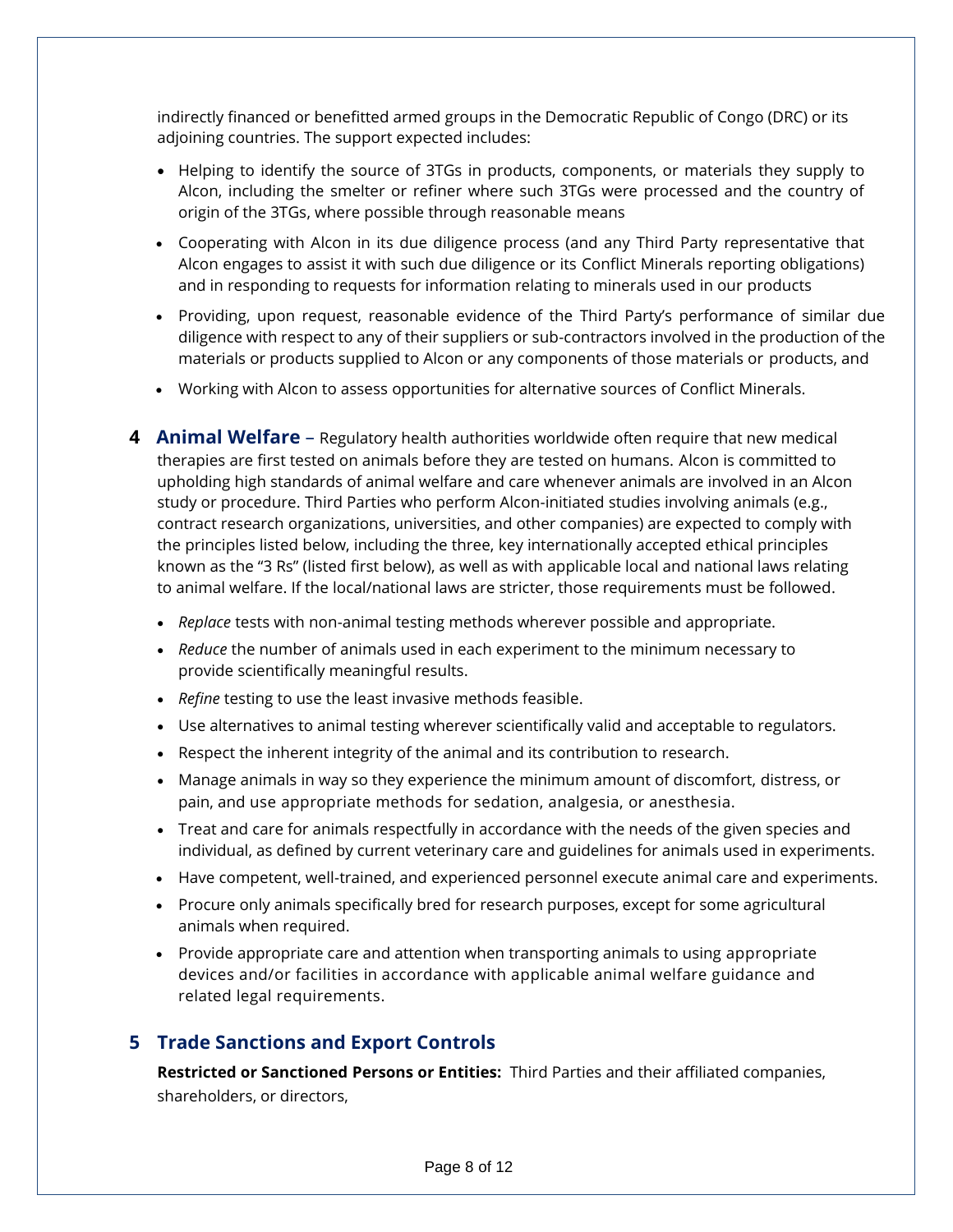- Must not have been previously, or be currently, listed on any restricted or sanctioned parties or entities list, including without limitation, any of the following (collectively, the "Lists"):
	- ➢ The U.S. Treasury Department's [List of Specially Designated Nationals and Blocked Persons](https://home.treasury.gov/policy-issues/financial-sanctions/specially-designated-nationals-and-blocked-persons-list-sdn-human-readable-lists) ("SDN List")
	- ➢ The U.S. Commerce Department's [Denied Persons List](https://www.bis.doc.gov/index.php/policy-guidance/lists-of-parties-of-concern/denied-persons-list)
	- ➢ The UK [Sanctions List,](https://www.gov.uk/government/publications/the-uk-sanctions-list) or
	- ➢ The list of [Organizations and Entities Subject to Swiss Financial Sanctions.](https://www.seco.admin.ch/seco/en/home/Aussenwirtschaftspolitik_Wirtschaftliche_Zusammenarbeit/Wirtschaftsbeziehungen/exportkontrollen-und-sanktionen/sanktionen-embargos.html)
- Must not have been previously, or be currently, fifty percent (50%) or more owned or controlled by, or acting on behalf of, or at the instruction of, one or more of any restricted party or sanctioned person or entity on the Lists; and
- Must immediately inform Alcon by email ([@ RPS.GTC@alcon.com\)](mailto:RPS.GTC@alcon.com) if, while they are an Alcon business partner, either of the following occurs:
	- $\triangleright$  They, their affiliated companies, shareholders, or directors are placed on any government list of restricted or sanctioned persons or entities; or
	- $\triangleright$  They become owned 50% or more, individually or in the aggregate, by one or more person on any government list of restricted or sanctioned persons or entities.

#### **Transactions Involving Restricted or Sanctioned Persons or Entities**

- Third Parties must not sell or otherwise provide to Alcon products or services sourced directly or indirectly from
	- $\triangleright$  Any person or entity listed on any of the Lists; or
	- $\triangleright$  Any person or entity fifty percent (50%) or more owned or controlled by a person or entity that appears on any of the Lists.
- Third Parties must not sell, provide, or otherwise transfer, directly or indirectly, Alcon products or services:
	- $\triangleright$  To any person or entity listed on any of the Lists
	- $\triangleright$  To any person or entity fifty percent (50%) or more owned or controlled by a person or entity on any of the Lists; or
	- $\triangleright$  In any Territory subject to sanctions by the United States, the UK, the EU, Switzerland, or Singapore.
- <span id="page-8-0"></span>**6 Anti-Bribery** – Third Parties must comply with applicable anti-bribery laws and industry codes. Third Parties must not bribe any public official or private person and must not accept any bribes, nor use any intermediaries, such as agents, advisers, distributors, or any other business partners, to commit acts of bribery.

**Facilitation Payments:** Facilitation payments are prohibited, irrespective of whether local law permits them.

**Gifts, Hospitality, and Entertainment:** Gifts, hospitality, and entertainment must never be offered, promised, or provided with the intent of causing the recipient to do something favoring the Third Party and/or Alcon, to reward such behavior, or to refrain from doing something disadvantaging the Third Party and/or Alcon. To the limited extent any gifts, hospitality, or entertainment are permitted under applicable local law and industry codes, they must be modest,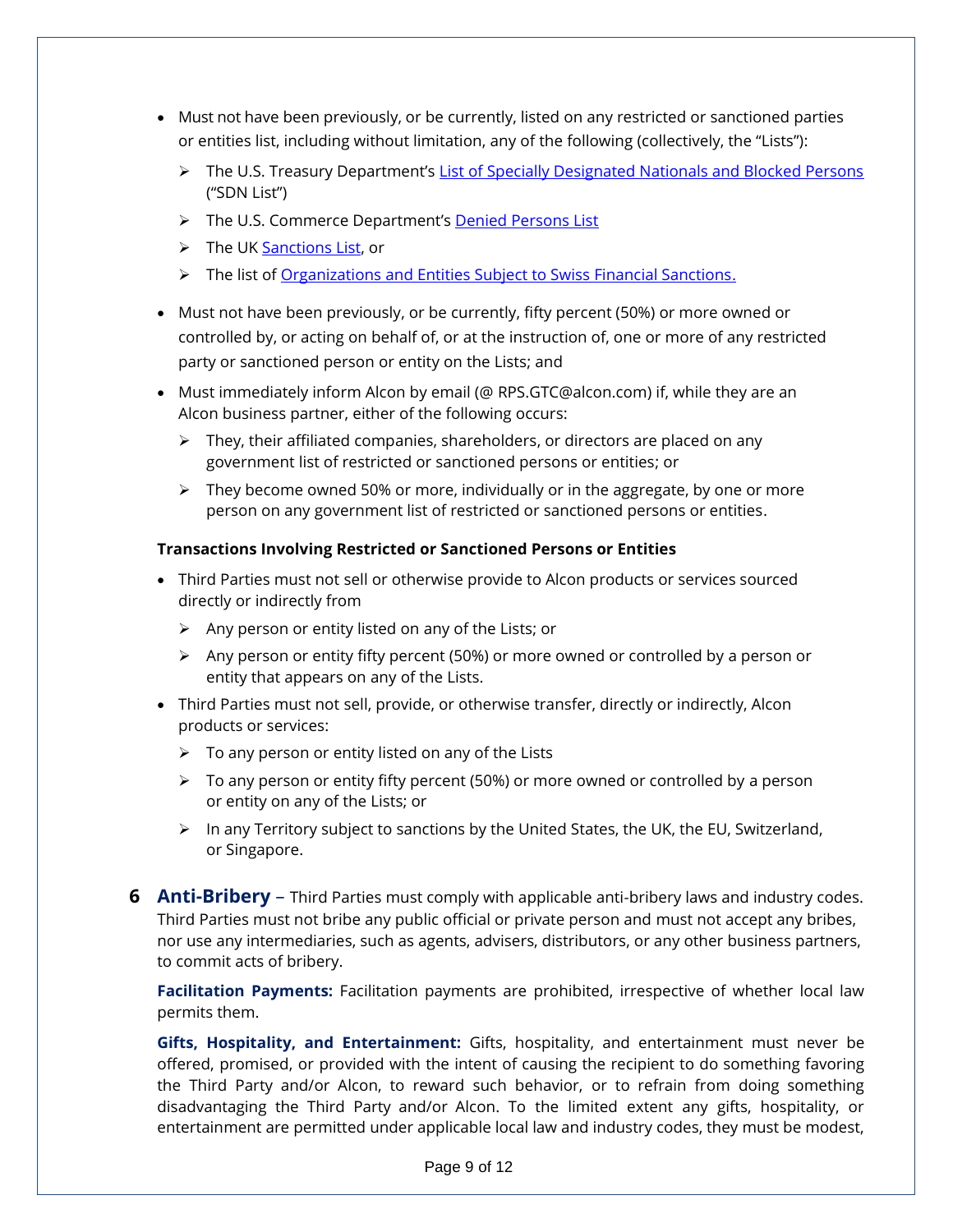reasonable, and infrequent, so far as any individual recipient is concerned. Any stricter limitations under Alcon policies must also be observed, including the prohibition on providing gifts and entertainment to healthcare professionals, and restrictions on providing anything of value to government or public officials.

**Grants, Donations, and Other External Funding:** Grants, donations, and other external funding must not be given to receive, or create a perception of receiving, an improper commercial advantage in return.

**Political Financial Support:** If a Third Party chooses to provide political financial support, the support must be provided in compliance with all applicable laws, and industry codes, and must not be made with the expectation of direct or immediate return for the Third Party or Alcon.

**Lobbying:** Lobbying is not to be misused for any corrupt or illegal purposes, or to influence any decision improperly.

**Public Officials:** Any relationship between the Third Party and public officials must comply with the laws and ethical rules to which they are subject (i.e., any applicable laws in the particular country relating to public officials or that have been imposed by their employer). Any permitted benefit conveyed to a public official must be allowed under the applicable local law and ethical rules, fully transparent, and properly documented and accounted for in company books and records.

#### **7 Fair Competition** – Third Parties are expected to:

- Comply with all fair competition and antitrust laws and regulations
- Conduct their business consistent with fair and vigorous competition
- Employ fair business practices, including accurate and truthful advertising, and
- Respect the intellectual property rights of other parties.
- <span id="page-9-0"></span>**8 Data Privacy and Information Protection** – Third Parties must establish and maintain adequate personal data and information security protection for the information that they, and any third parties acting on their behalf, process. Third Parties must operate in a manner that is consistent with applicable data protection and privacy laws and aligned with industry standards for the protection and security of all information, including Personal Information.

#### **Data Protection and privacy laws and legislation include the following:**

- The EC Data Protection Directive (Directive 95/46/EC)
- The Swiss Federal Act on Data Protection of 19 June 1992; and
- All other applicable laws relating to or impacting the processing of Personal Data of a data subject and/or its privacy.

#### **Personal Data/Personal Information is:**

- Any information relating to an identified or identifiable person, including without limitation electronic data and paper-based files that contain information such as name, home address, office address, e-mail address, age, gender, family information, profession, education, professional affiliations, or salary
- Non-public personal information, such as national identification number, passport number, social security number, driver's license number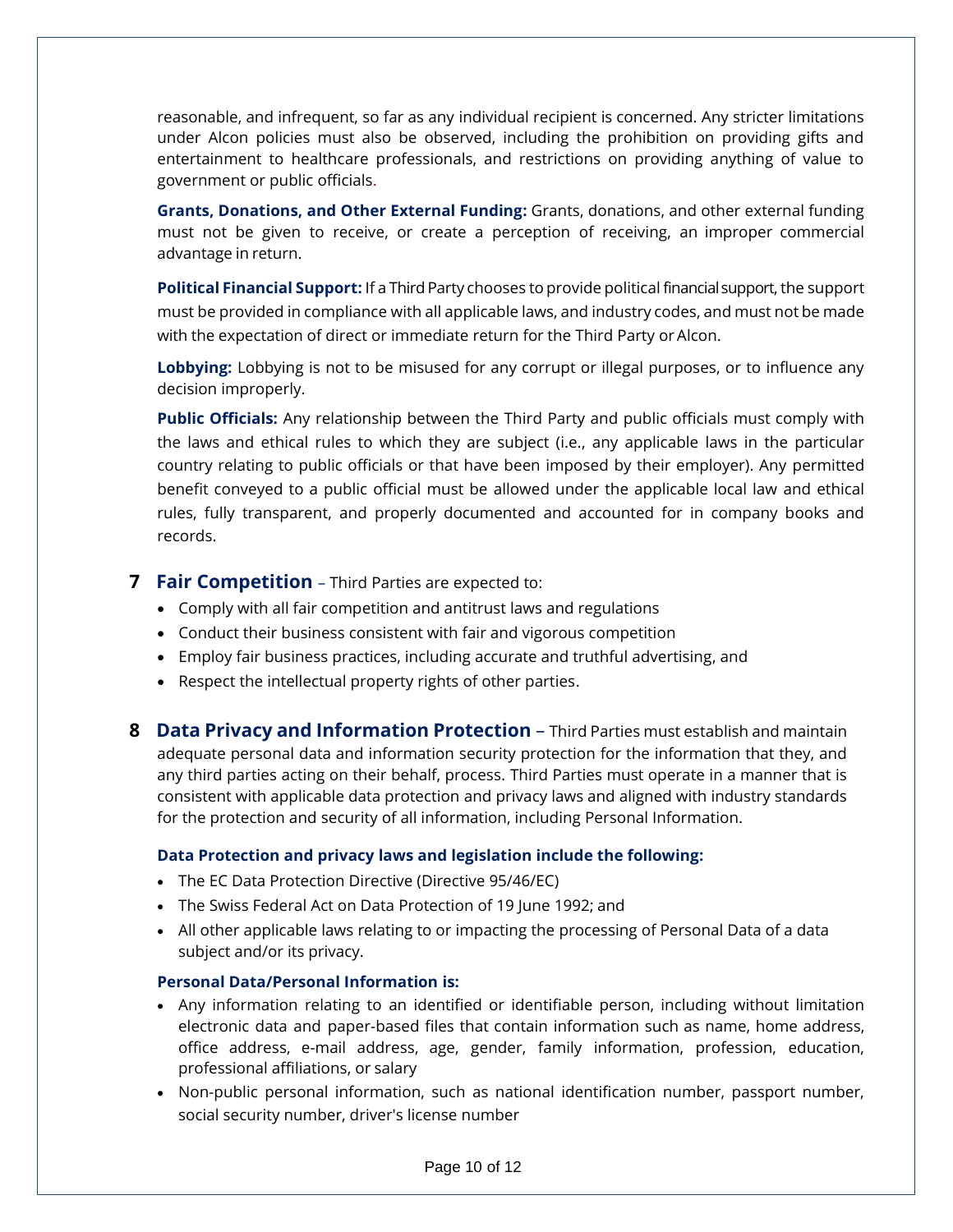- Health or medical information, such as insurance information, medical prognosis or treatment, diagnosis information, or genetic information, including coded clinical trial patient data
- Sensitive personal information, such as race, religion, disability, trade union memberships or sexuality, and
- Any data or information that is qualified as Personal Information or Personal Data under the applicable Data Protection Legislation.

**Proper Protection of Data and Personal Information:** Third Parties must have the proper organizational structure, processes, and procedures to protect the confidentiality, integrity, and availability of information against accidental, unauthorized, or unlawful loss, destruction, alteration, disclosure, use, or access.

**Proper Security Measures:** Third Parties must have in place adequate policies and procedures to address technical and organizational security and take reasonable steps to keep them current, and to confirm compliance with the same on a periodic basis. Third parties must meet, at minimum, the information security controls stated in their agreements with Alcon.

**Compliance with Cross-Border Transfer Restrictions:** Third Parties must have adequate process requirements and safeguards to comply with all applicable laws that govern cross-border data transmissions.

**Data and/or Information Breach Notification**: Third Parties must notify Alcon of any suspected or actual data breach concerning the services/deliverables/goods provided to Alcon. Third Parties must assist Alcon appropriately in any investigation and response to a data or information breach.

- <span id="page-10-0"></span>**9 Reporting Concerns to Alcon** – Alcon wants to be made aware of any concerns regarding or related to Alcon business. Concerns may be reported through the Alcon Ethics Helplin[e here](https://nam12.safelinks.protection.outlook.com/?url=https%3A%2F%2Fsecure.ethicspoint.com%2Fdomain%2Fmedia%2Fen%2Fgui%2F60479%2F&data=05%7C01%7Canne.norris%40Alcon.com%7Cf2bb0b5ab5854443e5a108da3462647e%7C34cd94b5d86c447f8d9b81b4ff94d329%7C0%7C0%7C637879894451788566%7CUnknown%7CTWFpbGZsb3d8eyJWIjoiMC4wLjAwMDAiLCJQIjoiV2luMzIiLCJBTiI6Ik1haWwiLCJXVCI6Mn0%3D%7C3000%7C%7C%7C&sdata=67y5BdwHg3YgR%2FFrr6kflXOOQMqzQjkReZiWhOdYUu4%3D&reserved=0) or through the link available on Alcon.com under About Us  $\rightarrow$  [Responsible Business Practices](https://www.alcon.com/about-us/responsible-business-practice).
- <span id="page-10-1"></span>**10 Monitoring, Auditing, and Management Systems** – To demonstrate their

commitment to and accountability for complying with this Code and related laws and industry codes, as well as their contractual obligations to Alcon, Third Parties are expected to cooperate with and support Alcon, upon reasonable prior notice, in monitoring and/or exercising its right to audit compliance with the expectations of Third Parties under this Code. Third Parties are also expected to have in place appropriate risk management systems to address the topics addressed in this Code. Examples of such management systems include:

- **Resources:** Allocation of appropriate resources to support compliance.
- **Third-Party Relationships:** Processes to prevent sub-contracting, or other engagement of separate third parties to act on behalf of Alcon or to represent Alcon, without prior written consent from Alcon. Third parties may not sub-contract or assign their obligations under their Alcon contract or authorize other third parties to act for or represent Alcon, without prior written consent from Alcon.
- **Documentation:** Maintaining documentation necessary to demonstrate compliance with applicable laws, industry codes, and Alcon contract obligations.
- **Books and Records:** Preparing and maintaining books and records that document accurately and in reasonable detail all matters related to the supplier's business with Alcon.